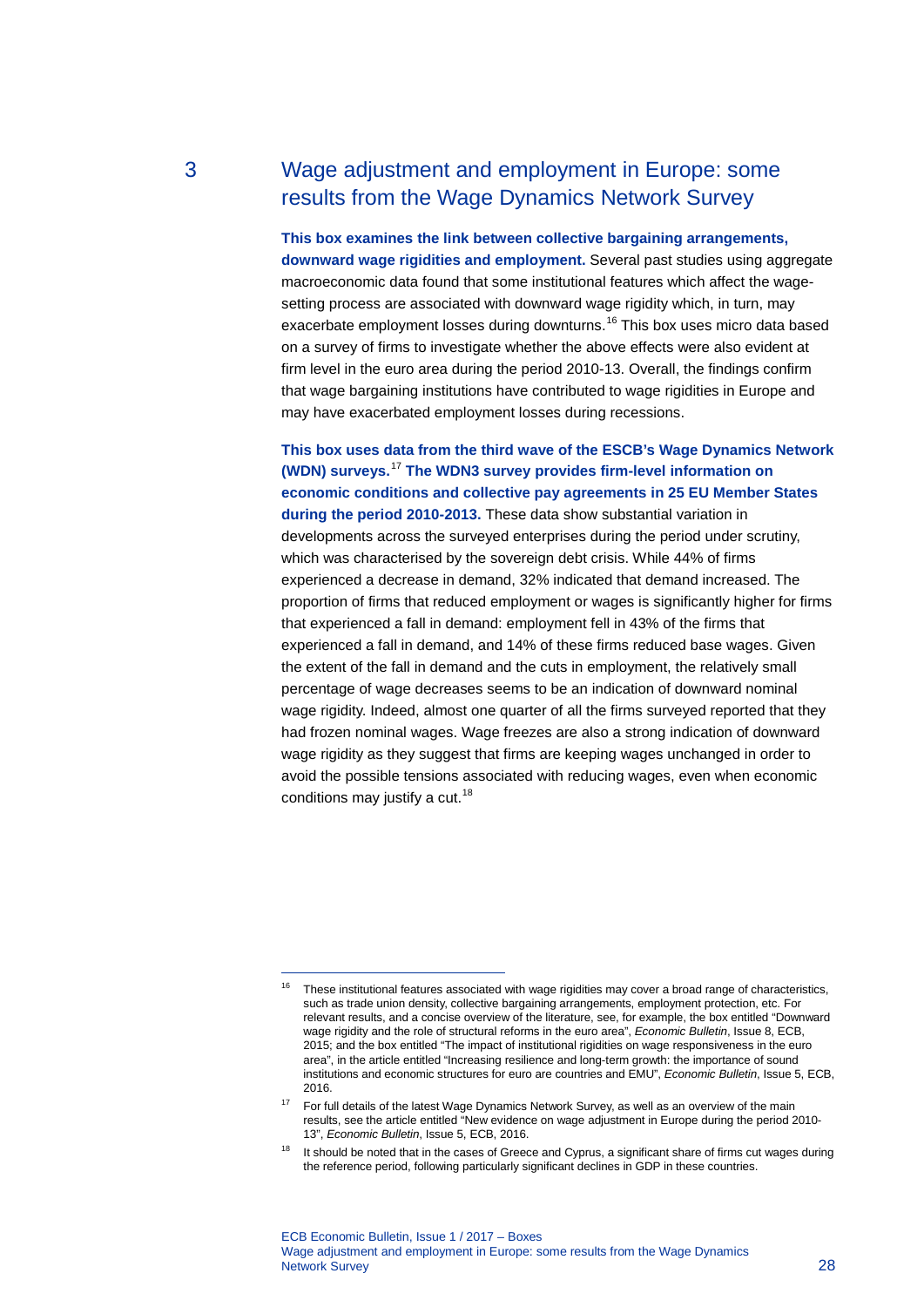### **Chart A**

-



### Share of workers covered by collective pay agreements – country overview in 2013

Sources: ECB calculations on the basis of the WDN3 survey in "New evidence on wage adjustment in Europe during the period 2010- 13", *Economic Bulletin*, Issue 5, ECB, 2016. Notes: Firms with fewer than five employees are excluded from the calculations. Figures are weighted to reflect overall employment and rescaled to exclude non-response. Figures for Ireland are unweighted. Euro area and non-euro area averages are calculated across countries that have weights.

**In the analysis below, collective pay agreements play a key role.**[19](#page-1-0) According to the WDN survey (Chart A), the share of workers covered by a collective pay agreement in the euro area countries (average almost 75%) is much higher than in the non-euro area countries (almost 30%). Several countries are significantly above the euro area average, particularly Italy, Spain, France, Belgium and the Netherlands. With the exception of the Netherlands and the Baltic countries, these high levels are mainly driven by collective bargaining agreements outside the firm (i.e. national or sectoral, rather than more decentralised firm-level agreements). Meanwhile, Ireland, Estonia, Latvia and Lithuania have collective bargaining coverage substantially below the euro area average (i.e. below 20%). Among the non-euro area EU Member States, Bulgaria, Hungary, Poland and the United Kingdom have lower proportions of workers covered by collective pay agreements, while Romania and Croatia have higher proportions.

## **Using the WDN firm-level dataset, this box reports estimates of the wage response to changes in the level of demand and the impact of wages on**

<span id="page-1-0"></span><sup>&</sup>lt;sup>19</sup> Examples of studies showing that downward wage rigidities reflect institutional factors such as a high degree of union coverage and employment protection are: Holden, S. and Wulfsberg, F., "Downward Nominal Wage Rigidity in the OECD", *Journal of Macroeconomics*, Vol. 8, 2008, pp. 1-48; Anderton, R. and Bonthuis, B., "Downward Wage Rigidities in the Euro Area", *GEP Research Paper Series*, No 2015/09, University of Nottingham, July 2015. Various results also show that institutional factors can affect employment via wage rigidities. For example, Dias et al. (2013) find that firms with more flexible base wages are less likely to reduce employment (Dias, D.A., Marques, C.R. and Martins, F., 'Wage rigidity and employment adjustment at the firm level: Evidence from survey data', *Labour Economics*, Vol. 23, 2013), and Barwell and Schweitzer (2007) find for the United Kingdom that downward wage rigidities increase the probability of lay-offs (Barwell, R.D. and Schweitzer, M.E., "The Incidence of Nominal and Real Wage Rigidities in Great Britain: 1978-98." Economic Journal, Vol. 117, No 524, 2007). By contrast, Babecky et al. (2012) highlight possible substitutability between base wage flexibility and alternative labour cost adjustments (e.g. by changing the flexible component of wages) (Babecký, J., Du Caju, P., Kosma, T., Lawless, M., Messina, J. and Rõõm, T., "How do European firms adjust their labour costs when nominal wages are rigid?", *Labour Economics*, Vol. 19, No 5, October 2012).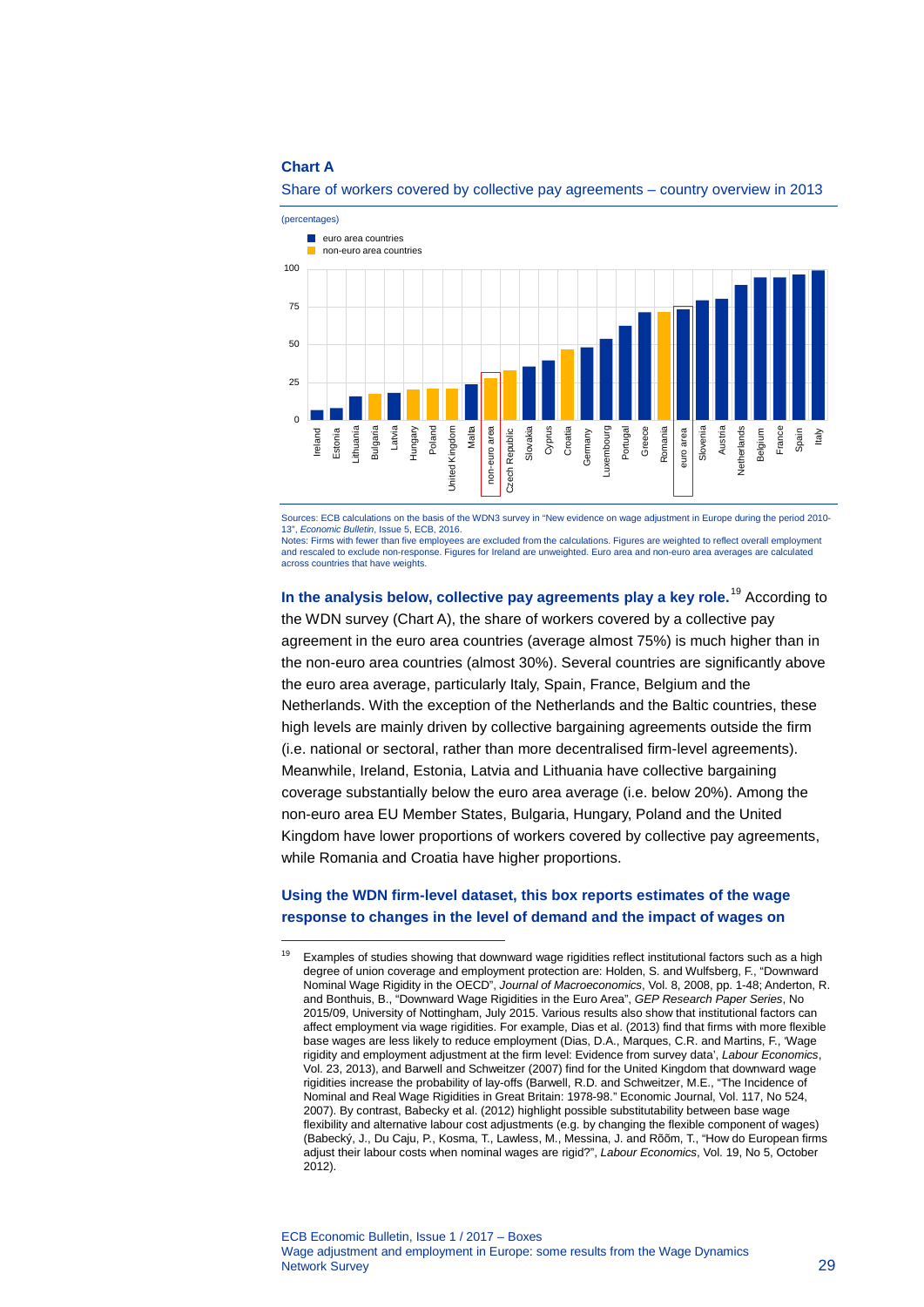**employment during a negative demand shock.**[20](#page-2-0) By pooling the data across the 25 countries, and using ordered probit models, wage and employment responses at the aggregate EU level can be estimated.<sup>[21](#page-2-1)</sup> As regards wages, the WDN survey allows five different outcomes when firms state what happened to their nominal base wages during the period 2010-2013, namely: strong decrease, moderate decrease, unchanged, moderate increase and strong increase. The wage specification also includes various explanatory variables such as the share of workers covered by a collective pay agreement, and developments in demand (all five categories).<sup>[22](#page-2-2)</sup>

**Focussing on the heterogeneous responses of wages to changes in demand, econometric results indicate asymmetric demand elasticities for wages which suggests downward nominal wage rigidity.** [23](#page-2-3) Chart B shows that the rise in the probability of downward base wage responses to a decrease in demand is significantly smaller than the rise in the probability of an upward wage response to an increase in demand (i.e. wages are more rigid downwards than upwards). Furthermore, a strong or moderate fall in demand significantly increases the probability that base wages will remain unchanged, whereas one might expect such decreases in demand to actually reduce wages. This is further evidence of downward nominal wage rigidity, as the distribution of changes in wages starts to bunch around unchanged base wages when demand falls. By contrast, when there is a moderate or strong increase in demand there is a lower probability of base wages remaining unchanged.

**Evidence of downward nominal wage rigidity is also indicated in the estimates in Chart C (Panel A) with collective bargaining agreements reducing the probability of downward wage adjustment.**[24](#page-2-4) The higher the proportion of employees in the company who are covered by a collective bargaining agreement, the lower the probability of a wage reduction and the higher the probability of a wage rise. Given the aforementioned wide range of collective bargaining coverage across euro area countries, this result also implies significantly more downward nominal wage rigidities in countries with higher shares of employees covered by collective pay agreements.

-

<span id="page-2-0"></span><sup>&</sup>lt;sup>20</sup> All econometric results which are reported in Charts B and C use the WDN survey data and are based on Tables 3 and 4 (respectively) in Marotzke, P., Anderton, R., Bairrao, A., Berson, C. and Tóth, P., "Wage adjustment and employment in Europe", *GEP Research Paper Series*, No 2016/19, University of Nottingham, November 2016.

<span id="page-2-1"></span><sup>&</sup>lt;sup>21</sup> If the estimation is only carried out for the euro area countries, then all of the econometric results are qualitatively the same for the euro area (with only marginal differences in the magnitudes of parameters). See the box entitled "Wage rigidity and employment in the euro area: an analysis with firm-level data", *Monthly Report*, Deutsche Bundesbank, December 2016, pp. 42-44.

<span id="page-2-2"></span> $22$  A host of other control variables are also included in the specification.

<span id="page-2-3"></span><sup>&</sup>lt;sup>23</sup> These asymmetric demand elasticities remain de facto unchanged regardless of whether the collective pay agreement variable is included in the equation.

<span id="page-2-4"></span><sup>&</sup>lt;sup>24</sup> The significant correlation of the error terms confirms that wages are endogenous in the employment equation and that the instrumental variables approach is adequate.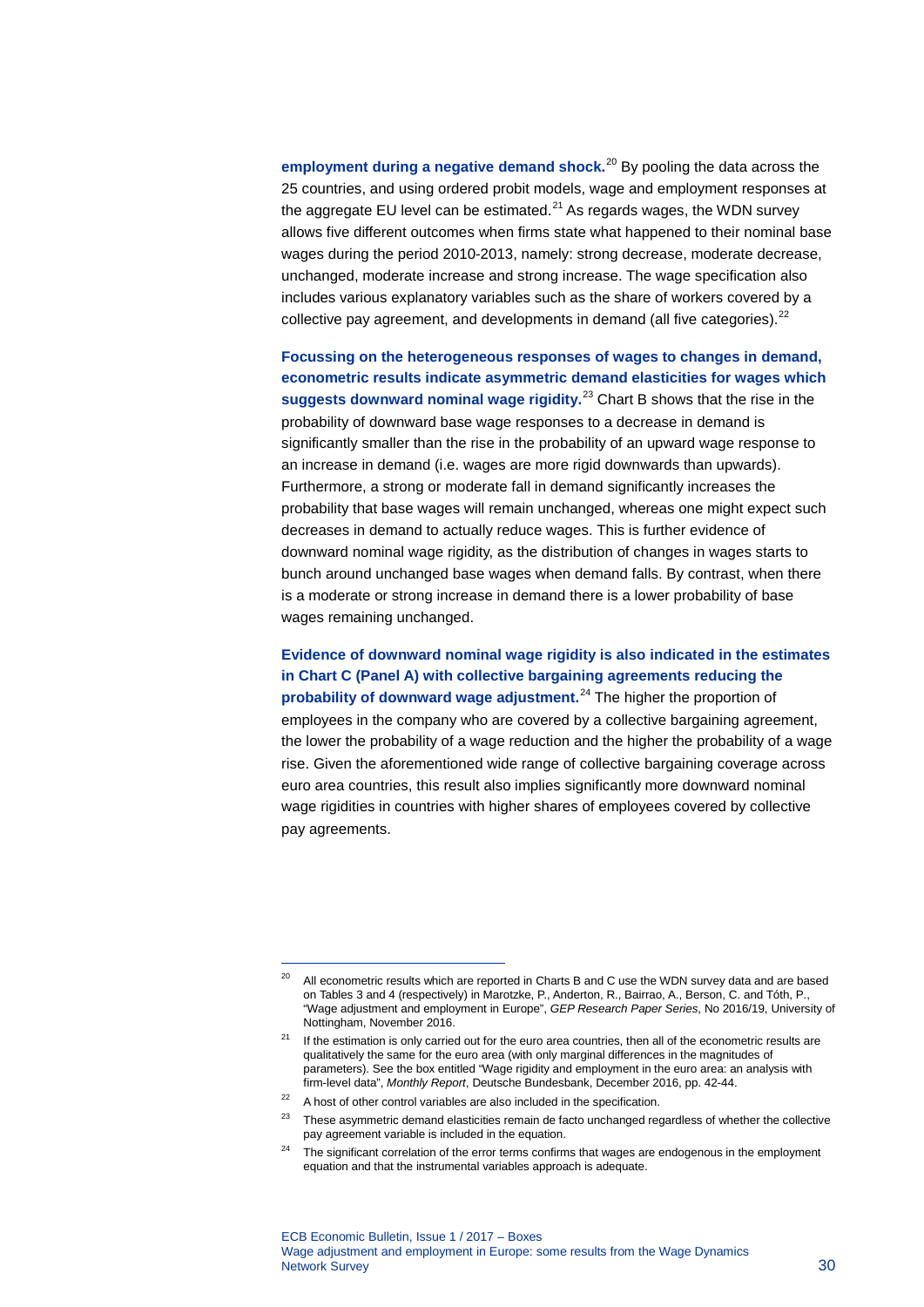#### **Chart B**



Estimated wage responses to various developments in demand

Sources: Marotzke et al. (2016).

-

Notes: Estimates based on ordered probit estimation methods (i.e. marginal effects on the probability of observing the outcome). The chart shows, for various developments in demand, the estimated probability of a certain wage development compared with the reference category of unchanged demand. For instance, the far left hand side column shows that the estimated probability of a strong decrease in wages given a strong decrease in demand is 1.6 percentage points higher than when demand is unchanged (see Table 3 of the source for further details). All parameters are statistically significant, mostly at the 1% level based on robust standard errors.

However, downward wage rigidities, such as the asymmetric wage behaviour highlighted in Chart B, may also be due to other factors – possibly unrelated to collective bargaining – such as employers fearing that wage cuts may reduce employees' motivation and have a negative impact on productivity.<sup>[25](#page-3-0)</sup>

**Estimation results also point to a negative effect of downward wage rigidities on employment (Chart C, Panel B).** The impact of wage adjustments on employment also proves to be significant. The probability that employment will fall or remain unchanged is significantly lower when wages decrease (compared to the reference category of unchanged base wages). The probability of an increase in employment is accordingly raised if wages decrease. By contrast, if wages increase, the probability of a decrease in employment is higher (compared to the reference category of unchanged base wages).

## **Overall, the study presented in this box confirms that wage rigidities in Europe during the period 2010-13 were associated with more negative employment developments.** First, collective pay agreements seem to reduce the probability of downward wage adjustment; second, the rise in the probability of downward wage responses to a decrease in demand was significantly smaller than the rise in the

<span id="page-3-0"></span> $25$  Although not part of the empirical results of the study on which the results in Charts B and C are based, efficiency wages are often cited as a potential cause of downward wage rigidities. See, for example, Chapter 3 in Layard, R., Nickell, S. and Jackman, R., *Unemployment: Macroeconomic Performance and the Labour Market*, Oxford University Press, 1991; Stiglitz, J., "Alternative Theories of Wage Determination and Unemployment in LDCs: The Labor Turnover Model", *Quarterly Journal of Economics*, Vol. 88, 1974, pp. 194-227; Solow, R., "Another possible source of wage stickiness", *Journal of Macroeconomics*, Vol. 1, Issue 1, 1979, pp. 79-82; and Du Caju, P., Kosma, T., Lawless, M., Messina, J. and Rõõm, T., "Why firms avoid cutting wages: survey evidence from European firms", *ILR Review*, Vol. 68, Issue 4, 2015.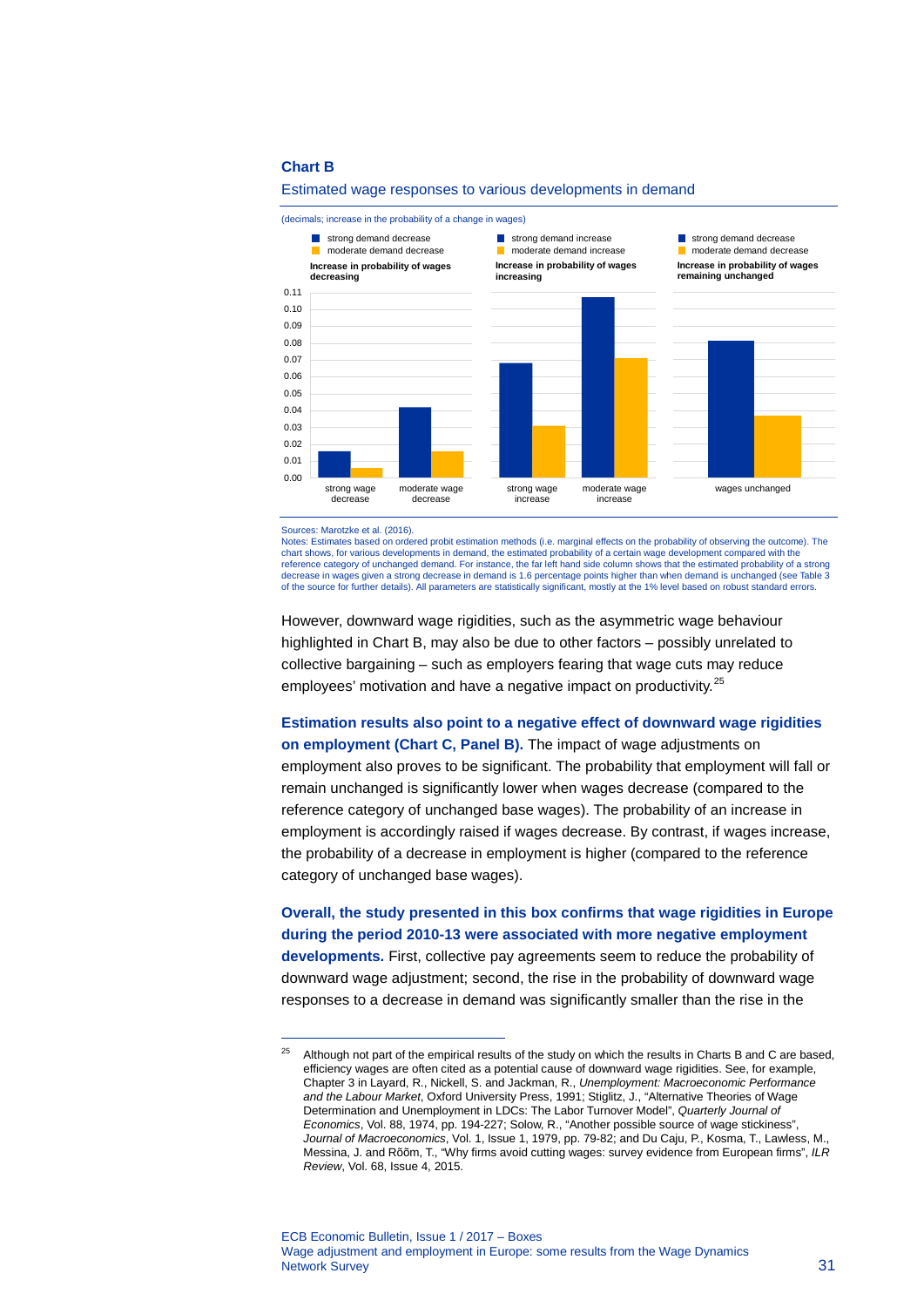probability of an upward wage response to an increase in demand (i.e. suggesting downward wage rigidities and asymmetric wage behaviour).<sup>[26](#page-4-0)</sup> Finally, the results point to a negative effect of downward wage rigidities on employment at firm level.

### **Chart C**

Wage and employment responses to collective pay agreements and wage dynamics

(decimals; change in probability of a change in wages (Panel A); change in probability of a change in employment (Panel B))

-0.03 -0.02 -0.01  $0.00$ 0.01 0.02 0.03 0.04 strong wage decrease moderate wage decrease moderate wage increase strong wage increase **Panel A Change in the probability of change in wages due to collective pay agreements**

**Panel B Change in the probability of change in employment due to various wage developments**

-



Sources: Marotzke et al. (2016).

<span id="page-4-0"></span>Notes: Estimates based on instrumental variable ordered probit estimation methods (marginal effects on the probability of observing the outcome). Panel A shows how the estimated probability of a certain wage development changes when the share of employees covered by a collective wage agreement rises. The marginal effects on the probability of observing<br>a change in wages are in absolute terms and n employment compared with the reference category of unchanged wages. All parameters are statistically significant, mostly at the 1% level based on robust standard errors.

> **From a policy perspective, collective bargaining seems to contribute to downward wage rigidities which, in turn, may exacerbate employment losses during recessions.** During the crisis, some euro area countries introduced reforms which provided firms with more options to move towards wage bargaining at firm level and away from more centralised collective bargaining agreements which tie the firm to national, regional or sectoral wage agreements. Part of the motivation for this is to allow firms to negotiate wage agreements which are more closely related to the

 $26$  Again these changes in probability are compared to the situation when demand is unchanged.